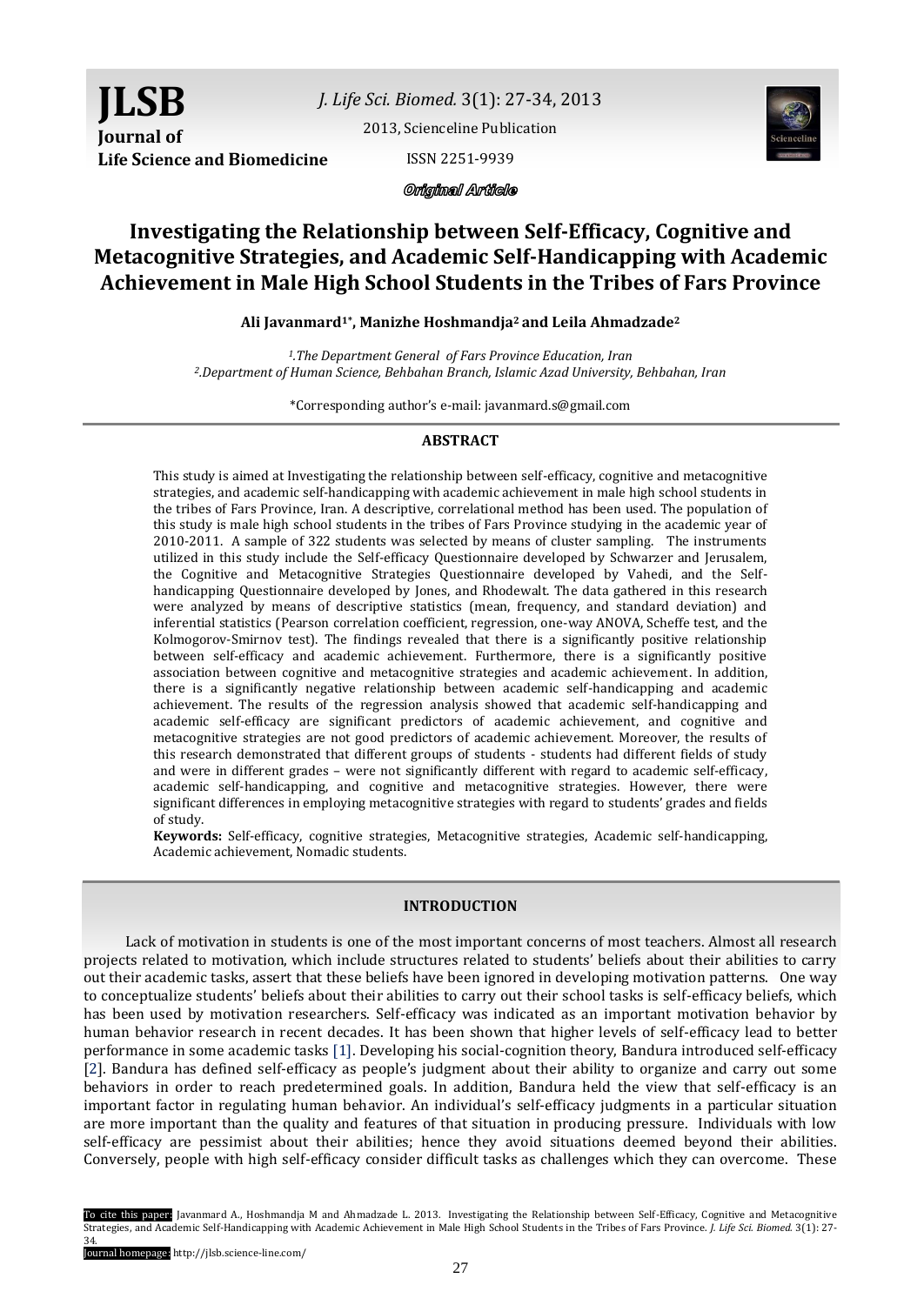individuals choose challenging tasks, recover their self-efficacy faster, and keep on trying in spite of difficulties [\[3\].](#page-7-0)

Cognitive strategies are methods that directly deal with learning and facilitate gathering, understanding and interpreting information. Cognitive processes reinforce thinking processes and facilitate reaching cognitive goals such as memorization [\[4\].](#page-7-0) Procoap has defined cognitive strategies as methods for processing verbal information [\[5\].](#page-7-0) Metacognition refers to a learner's awareness of the cognitive abilities and their application for learning, which is quite important for learners. By means of applying strategies, repetition allows learners to evaluate their progress and regulate their approach to learning [\[6\].](#page-7-0) Metacognitive strategies are methods used by learners to plan and monitor their learning activities and evaluate the results of these activities.

Academic self-handicapping has been a subject of psychological enquiry since 1960. [Berglas et al.](#page-7-0) [7] pioneers in this regard, have defined academic self-handicapping as a behavior creating a good opportunity for people to ascribe failure to external factors and success to internal factors. These factors can be the result of activity (such as an illness before an exam) or laziness (failure to study for the exam). Self-handicapping includes a set of behaviors (or not conducting a set of behaviors) before an activity or during it, and not after it. Not trying hard, illness, shyness, seeking excuses, drug consumption, and frequent sleeping are examples of selfhandicapping. Many of such instances, such as shyness and being fickle are weak forms of self-handicapping that are more unintentional because self-handicapping is a purposeful activity [8]. [Koparan](#page-7-0) et al. [9] held that children and teenagers spend most of their time at school, hence the kind of instruction they receive at school, teacherstudent relationship, student-student relationship, and the kind of instructional equipment students have influence their self-efficacy. Low self-efficacy and self-worth in students may lead to self-handicapping [\[10,](#page-7-0) 11]. Students who have low self-worth, seek ways to present a positive picture of themselves to others and show that they are not unable individuals. They are especially prone to motivational and behavioral difficulties and they may resort to self-handicapping strategies to save their worth in others' minds.

[Valle et al.](#page-7-0) [12] found that self-efficacy beliefs, controlling learning, and test anxiety have direct causal effect on students' cognitive and metacognitive strategies on their way to gain academic achievement. Students enjoying high self-efficacy seek merit and ascendency. They make use of elaboration and organization strategies in a deep and elaborate manner and this may be the reason why they enjoy challenging issues and prefer difficult tasks [13]. [Abedindi \[14\]](#page-7-0) demonstrated that students with higher self-efficacy use more cognitive and metacognitive strategies, have less test anxiety, and consequently have more academic achievements. [Lavasani](#page-7-0) [15] revealed that self-efficacy is a good predictor of the amount of effort, cognitive and metacognitive strategies, homework value, and students' academic achievement. [Deireh](#page-7-0) [16] found that self-efficacy has both direct and indirect influence on cognitive and metacognitive strategies through affecting goals, ascendency, and homework value. In general, research has shown that self-efficacy beliefs exert a great influence on students' motivation and their academic achievement. [Kadivar](#page-7-0) [17] demonstrated that there is a significant association between self-efficacy beliefs and academic achievement. [Aarabian](#page-7-0) [18] concluded that self-efficacy beliefs have a positive influence on university students' mental health and academic achievement.

Many research projects have shown the relationship between cognitive and metacognitive skills and academic achievement. [Kummin et al.](#page-7-0) [19] there is significantly positive relationship between metacognitive skills and academic achievement. [Parviz et al.](#page-7-0) [20] revealed that employing cognitive and metacognitive strategies contributes to academic success and that place of living (city or village) affects using these strategies. They concluded that urban students use these strategies more frequently than rural students. [Ababaf \[21\]](#page-7-0) found that cognitive strategies related to simple and difficult tasks and metacognitive strategies are more frequently used by successful students than by weak students. Moreover, it has been shown that students of math, experiential sciences, and humanities are different with regard to using cognitive strategies, but they are similar in using metacognitive strategies.

[Tomas et al.](#page-7-0) [22] found that self-handicapping is negatively correlated with deep learning, self-regulated learning, and test anxiety scores. [Angeliki et al.](#page-7-0) [23] concluded that self-handicapping is positively related to performance-based goal setting and is negatively correlated with mathematics achievement. Research has shown that self-handicapping and performance affect each other, in other words, self-handicapping weakens performance and weak performance leads to self-handicapping [\[24\].](#page-7-0) It is evident that a student will have a weak performance if he or she intentionally delays studying until the night before an exam [\[24\]. Shokrkon et al.](#page-7-0) [24] found that academic self-efficacy and self-handicapping are negatively related. Moreover, they demonstrated that there is a negative association between self-handicapping and academic achievement. [Ababaf \[21\]](#page-7-0) found that there is a negative relationship between metacognitive strategies and academic self-handicapping. Moreover, there is a significant negative association between self-efficacy and academic self-handicapping. Furthermore, academic self-handicapping and upbringing methods are positively related. In addition, there is a significantly positive association between variables related to metacognitive strategies and the age when independence learning occurs are the best predictors of students' academic self-handicapping. [Basaknejad \[25\]](#page-7-0) found that selfrespect and self-handicapping are negatively correlated, and perfectionism and narcissism are positively correlated with self-handicapping. Moreover, there are multiple correlations between these three personality types. In male university students, perfectionism and in female university student's self-respect is the best predictors of self-handicapping.

To cite this paper: Javanmard A., Hoshmandja M and Ahmadzade L. 2013. Investigating the Relationship between Self-Efficacy, Cognitive and Metacognitive Strategies, and Academic Self-Handicapping with Academic Achievement in Male High School Students in the Tribes of Fars Province. *J. Life Sci. Biomed.* 3(1): 27- 34.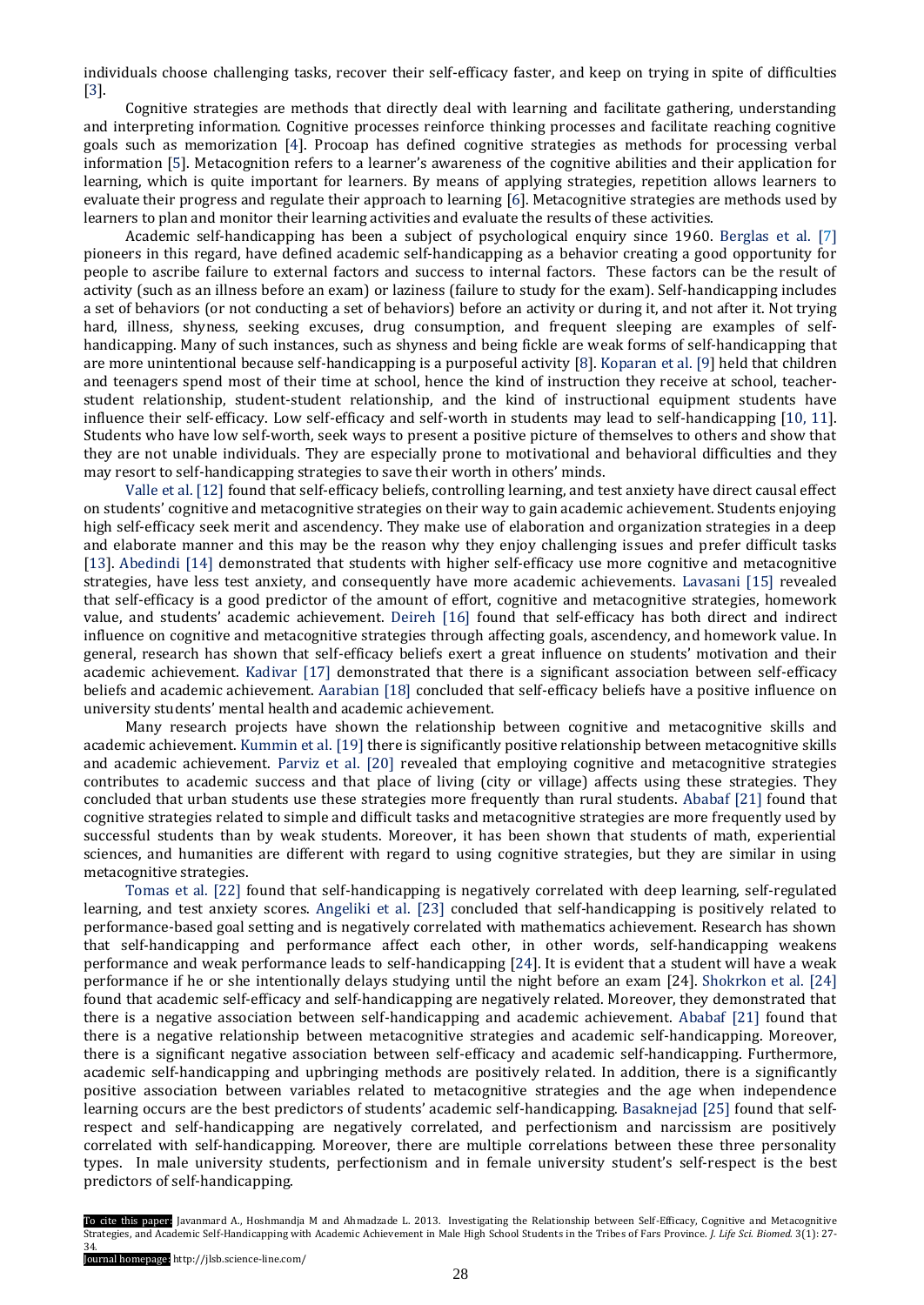Place of living is related to more complicated issues. Place of living is related to students' social and cultural background and the educational and welfare facilities they are provided with. Economic conditions and educational and welfare facilities may explain the differences between rural, urban, and nomadic students. We should pay attention to the social and cultural milieu in psychoanalysis, which influence individuals' personality. Nomads are an important part of our society to whom we should pay attention in all aspects. Hence, conducting research projects on nomadic students is a necessity. Due to the paucity of research with regard to nomadic students, the present research aims at investigating the relationship between cognitive and metacognitive strategies and academic self-handicapping with academic achievement in male high school students of nomadic tribes of Fars Province, Iran. Six hypotheses are posed and studied as follows:

1. There is a significant relationship between self-efficacy and academic achievement.

2. There is a significant relationship between cognitive and metacognitive strategies and academic achievement.

3. There exists a significant relationship between academic self-handicapping and academic achievement.

4. First-grade high school students (studying general courses) and upper-grade high school students (studying math, experiential sciences, or humanities) are significantly difference with regard to self-efficacy.

5. First-grade high school students (studying general courses) and upper-grade high school students (studying math, experiential sciences, or humanities) are significantly difference with regard to using cognitive and metacognitive strategies.

6. First-grade high school students (studying general courses) and upper-grade high school students (studying math, experiential sciences, or humanities) are significantly difference with regard to academic selfhandicapping.

### **MATERIALS AND METHODS**

The method of this research is descriptive-correlation. The data gathered in this research were analyzed by means of descriptive statistics (mean, frequency, and standard deviation) and inferential statistics (Pearson correlation coefficient, regression, one-way ANOVA, Scheffe test, and the Kolmogorov-Smirnov test. The population of this study is male high school students in the tribes of Fars Province studying in the academic year of 2010-2011. Using Morgan Table, the researcher employed cluster sampling to pick up a sample of 322 participants. However, only 307 completed questionnaires were collected. In this project the following tools were applied for collecting information:

# **1. Self-efficacy Scale**

This instrument has been developed by [Schwarzer et al.](#page-7-0) [26]. This 20-item scale included two subscales, namely general self-efficacy and social self-efficacy. In 1981, this instrument was reduced to a 10-item questionnaire with one subscale. A score of 1 (totally unlike me) to 4 (totally like me) is assigned to each item. Hence, an individual's score ranges from 10 to 40 [\[27\].](#page-7-0) With regard to the reliability of this scale, Fooldachang [\[27\]](#page-7-0) found a Cronbach's alpha of 0.83 and [Rajabi \[28\]](#page-7-0) found a Cronbach's alpha of 0.82 and 0.84 for students of psychology at two different universities. [Rajabi](#page-7-0) [28] convergent validities of 0.30 and 0.20 between general selfefficacy and Rosenberg self-esteem scales for two samples each consisting of 318 participants. This coefficient has been significant for p< 0.001. The reliability of this instrument, measured by Cronbach's alpha, in the present research was .68 showing that the reliability of the scale is desirable .

#### **2. Cognitive and metacognitive strategies scale**

This questionnaire has been developed by Vahedi based on the studies conducted by Flavel, Mayer, and Van Stein. This scale included five factors at first, but was changed to a six-factor questionnaire by [Moosavian](#page-7-0) [21]. There are 30 items in this questionnaire. The participants were supposed to choose from a four-point Likert scale ranging from never (0) to always (4). In the present research, the Cronbach's alpha for the cognitive strategies scale was 0.73 and the Cronbach's alpha for the metacognitive strategies was 0.87 .

#### **3. The academic self-handicapping scale**

The self-handicapping questionnaire was developed by [Rodvalt et al.](#page-7-0) [29]. It assesses people's tendency to use strategies such as lack of effort, simulation, laziness, emotional uneasiness, and being worried about progress. This scale consists of 25 items translated by Heidari et al. The participants are supposed to choose from a fivepoint Likert scale ranging from very little (1) to very much (5). Each item depicts a strategy which is used by students to justify their subsequent poor performance. To measure the validity of this questionnaire, Heidari et al. measured the correlation of this questionnaire with related constructs such as making excuses and making little effort, which ranged from 0.27 to 0.60. [Uysal et al.](#page-7-0) [30] found the internal consistency of the selfhandicapping questionnaire to be .80. They measured the internal consistency, which was 0.60 for making excuses and 0.72 for bad temper. In this research, the reliability of this instrument was measured by Cronbach's alpha, which was 0.74

To cite this paper: Javanmard A., Hoshmandja M and Ahmadzade L. 2013. Investigating the Relationship between Self-Efficacy, Cognitive and Metacognitive Strategies, and Academic Self-Handicapping with Academic Achievement in Male High School Students in the Tribes of Fars Province. *J. Life Sci. Biomed.* 3(1): 27- 34.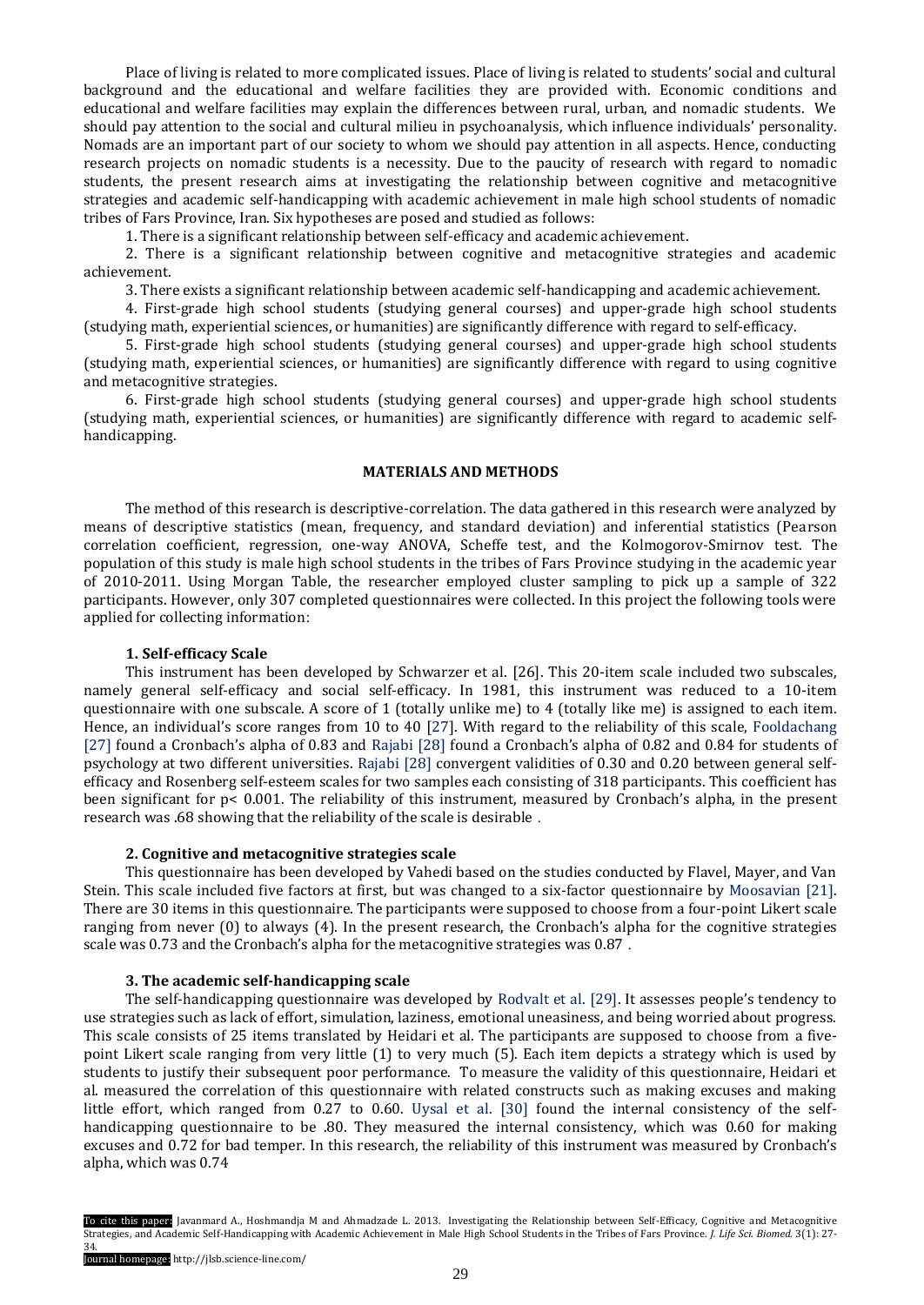**Academic achievement:** Students' GPA was considered as the indicator of their academic achievement**.**

#### **RESULTS**

**First hypothesis:** There is a significant relationship between self-efficacy and academic achievement.

Table 1 demonstrates that the correlation coefficient between self-efficacy and academic achievement is 0.64 (P< 0.01). In other words, the relationship between these two variables is significant and the first hypothesis is confirmed.

|  |  |  | Table 1. The Pearson correlation coefficient between self-efficacy and academic achievement |  |  |  |
|--|--|--|---------------------------------------------------------------------------------------------|--|--|--|
|--|--|--|---------------------------------------------------------------------------------------------|--|--|--|

| <b>Variables</b>                     | 'Academic achievement. |  |
|--------------------------------------|------------------------|--|
| Self-efficacy                        | $*$ *0.64              |  |
| Academic achievement                 |                        |  |
| and a substitution.<br>$\sim$ $\sim$ |                        |  |

\*\*p<.01

**Second hypothesis:** There is a significant relationship between cognitive and metacognitive strategies and academic achievement.

According to Table 2, the correlation coefficient between cognitive strategies and academic achievement is 0.31 (P<0.01). In other words, indicating that the relationship between these two variables is significant. Moreover, there is a significantly positive relationship between metacognitive strategies and academic achievement (r=0.32), showing the association between these two variables is significant and positive. Furthermore, the correlation coefficient between cognitive strategies and metacognitive strategies is 0.40 (P<0.01), which means there is a significant relationship between cognitive and metacognitive strategies.

**Table 2**. The Pearson correlation coefficients among cognitive strategies, metacognitive strategies, and academic achievement

| $\alpha$                 |                             |                                 |                                 |  |  |  |  |  |
|--------------------------|-----------------------------|---------------------------------|---------------------------------|--|--|--|--|--|
| <b>Variables</b>         | <b>Cognitive Strategies</b> | <b>Metacognitive Strategies</b> | <b>Metacognitive Strategies</b> |  |  |  |  |  |
| Cognitive Strategies     |                             |                                 |                                 |  |  |  |  |  |
| Metacognitive Strategies | $*$ $*$ 0.40                |                                 |                                 |  |  |  |  |  |
| Academic Achievement     | $*$ $*$ 0.31                | $*$ $*$ 0.32                    |                                 |  |  |  |  |  |
| $*$ $D > 0.01$           |                             |                                 |                                 |  |  |  |  |  |

 $*P < 0.01$ 

**Hypothesis 3:** There exists a significant relationship between academic self-handicapping and academic achievement.

Based on Table 3, there is a significantly negative relationship between academic self-handicapping and academic achievement (r= -0.53), showing the association between these two variables is significant and negative. Hence, the third hypothesis is confirmed. As Table 4 demonstrates, academic self-efficacy and academic selfhandicapping significantly predict academic achievement (R=0.74). These two variables account for 54% of variance in academic achievement. Moreover, Table 5 depicts that for academic self-efficacy β=0.53, and for academic self-handicapping β=-0.38. Finally, Table 5 demonstrates that cognitive and metacognitive strategies are not good predictors of academic achievement.

| Variables                  | Academic achievement | Academic self-handicapping |
|----------------------------|----------------------|----------------------------|
| Academic self-handicapping | **-0.53              |                            |
| Academic achievement       |                      |                            |

 $*$  $P < 0.01$ 

# **Table 4.** The results of regression analysis for predictive variables **Variable Mount of Constant B T** Sig. **R R**<sup>2</sup> Cognitive - 0.04 0.08 0.93 - - Metacognitive 0.59 0.03 0.60 0.55 0.74 0.54 Self-efficacy **0.53** 13.1 0.01 -  $\qquad \qquad$ Self-handicapping **-** -0.38 -9.3 0.01 - -

**Hypothesis 4:** First-grade high school students (studying general courses) and upper-grade high school students (studying math, experiential sciences, or humanities) are significantly difference with regard to selfefficacy.

As Table 5 illustrates, there is no significant difference between students with different academic background with regard to academic self-efficacy (p<0.41). Therefore, the null form of the fourth hypothesis is confirmed. In other words, students studying different fields of study are similar with regard to academic selfefficacy. Too, there is no significant difference between students in different grades with regard to academic self-

To cite this paper: Javanmard A., Hoshmandja M and Ahmadzade L. 2013. Investigating the Relationship between Self-Efficacy, Cognitive and Metacognitive Strategies, and Academic Self-Handicapping with Academic Achievement in Male High School Students in the Tribes of Fars Province. *J. Life Sci. Biomed.* 3(1): 27- 34.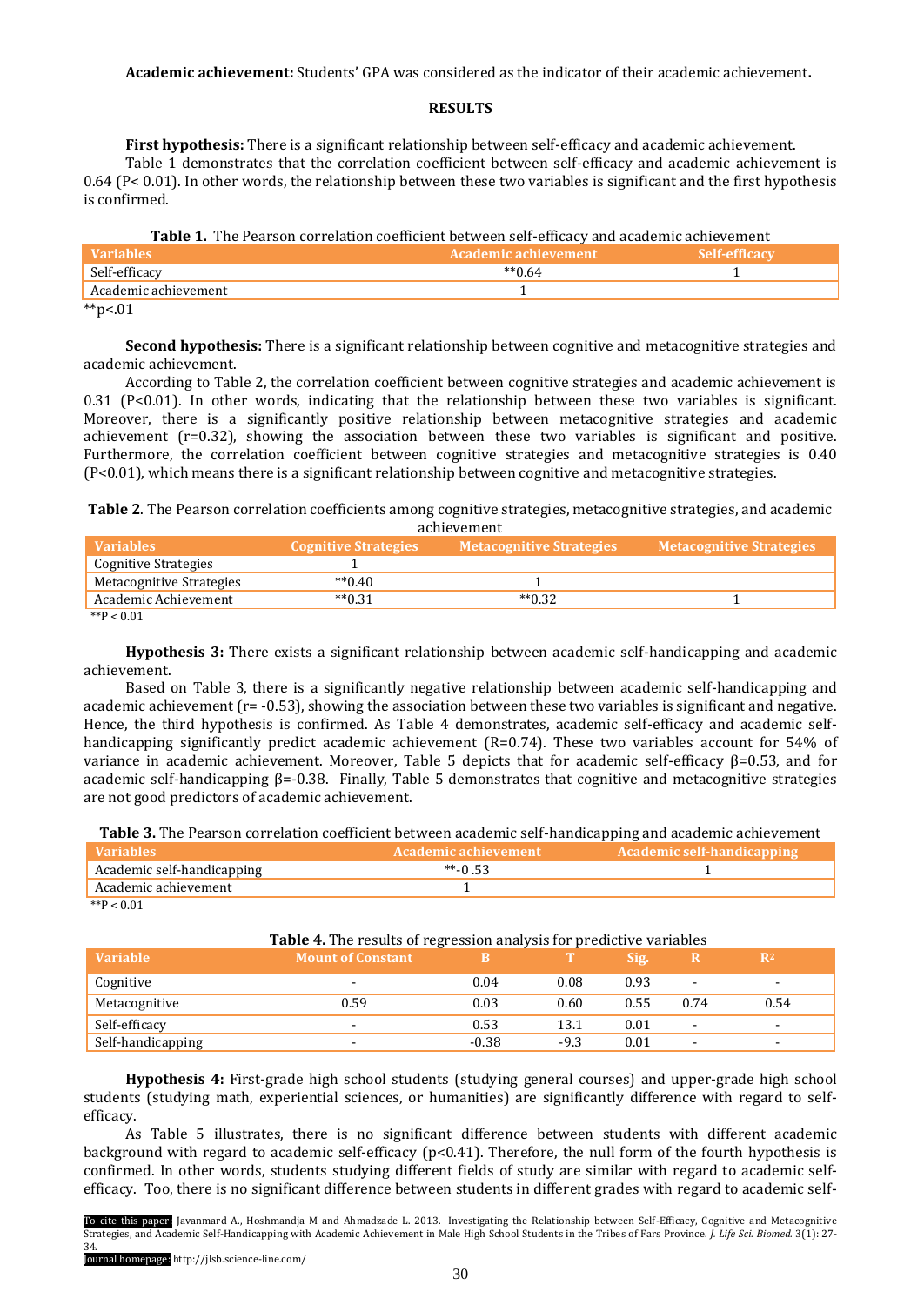efficacy (p<0.82). Therefore, the null hypothesis is confirmed. In other words, students studying in different grades are similar with regard to academic self-efficacy.

| <b>Source of changes</b> | <b>Sum of squares</b> | Df  | ີ<br><b>Meanof squares</b> |      | ີ<br>Sig. |
|--------------------------|-----------------------|-----|----------------------------|------|-----------|
| Between groups           | 15.9                  |     | 5.3                        | 0.96 | 0.41      |
| Within groups            | 1666                  | 303 | 5.5                        |      |           |
| Total                    | 1681.9                | 306 |                            |      |           |
| Between groups           | 5.2                   | 3   | 1.7                        | 0.31 | 0.82      |
| Within groups            | 1676.7                | 303 | 5.5                        |      |           |
| Total                    | 1681.9                | 306 |                            |      |           |

**Table 5**. Results of one-way ANOVA for academic self-efficacy with regard to students' fields of study and grade

**Hypothesis 5:** First-grade high school students (studying general courses) and upper-grade high school students (studying math, experiential sciences, or humanities) are significantly difference with regard to using cognitive and metacognitive strategies.

Based on Table6, there is no significant difference between students having different fields of study with regard to cognitive strategies ( $p<0.07$ ). Therefore, the null hypothesis is confirmed. In other words, students having different fields of study are similar with regard to using cognitive strategies. Too there is no significant difference between students in different grades with regard to cognitive strategies (p<0.18). Therefore, the null hypothesis is confirmed. In other words, students studying in different grades are similar with regard to using cognitive strategies.

According to Table 7, students having different fields of study are significantly different with regard to metacognitive strategies (p<0.01). Therefore, the researcher's hypothesis is confirmed. In other words, students having different fields of study have different levels of metacognitive strategies. In order to investigate the differences, Scheffe post hoc test was run. It was found that a significant difference exists between general students (grade 1) and math students and between general students and experiential students. Too students studying in different grades are significantly different with regard to metacognitive strategies  $(p<0.01)$ . Therefore, the researcher's hypothesis is confirmed. In other words, students studying in different grades have different levels of metacognitive strategies. In order to investigate the differences, Scheffe post hoc test was run. It was found that a significant difference exists between general students (grade 1) and grade 2 students (p<0.01).

| <b>Source of changes</b> | <b>Sumof squares</b> | df  | <b>Meanof squares</b> |     | Sig. |
|--------------------------|----------------------|-----|-----------------------|-----|------|
| Between groups           | 332.7                |     | 110.9                 | 2.4 | 0.07 |
| Within groups            | 14115.2              | 303 | 46.6                  |     |      |
| Total                    | 14447.9              | 306 |                       |     |      |
| Between groups           | 232.5                |     | 77.5                  | 1.6 | 0.18 |
| Within groups            | 14215.4              | 303 | 46.9                  |     |      |
| Total                    | 14447.9              | 306 |                       |     |      |

**Table 6.** Results of One-way ANOVA for cognitive strategies with regard to students' fields of study and grade

**Table 7.** Results of one-way ANOVA for metacognitive strategies with regard to students' fields of study and grade

| Source of changes | <b>Sum of squares</b> | Df  | <b>Mean of squares</b> |     | Sig. |
|-------------------|-----------------------|-----|------------------------|-----|------|
| Between groups    | 528.4                 |     | 176.1                  | 6.3 | 0.01 |
| Within groups     | 8481.6                | 303 | 28                     |     |      |
| Total             | 9010                  | 306 |                        |     |      |
| Between groups    | 494.7                 |     | 164.9                  | 5.8 | 0.01 |
| Within groups     | 8515.4                | 303 | 28.1                   |     |      |
| Total             | 9010.1                | 306 |                        |     |      |

**Hypothesis 6:** First-grade high school students (studying general courses) and upper-grade high school students (studying math, experiential sciences, or humanities) are significantly difference with regard to academic self-handicapping.

As Table 8 illustrates, there is no significant difference between students having different fields of study with regard to self-handicapping ( $p<0.37$ ). Therefore, the null hypothesis is confirmed. In other words, students having different fields of study are similar with regard to self-handicapping. Too there is no significant difference between students studying in different grades with regard to self-handicapping (p<0.59). Therefore, the null hypothesis is confirmed. In other words, students studying in different grades are similar with regard to selfhandicapping.

To cite this paper: Javanmard A., Hoshmandja M and Ahmadzade L. 2013. Investigating the Relationship between Self-Efficacy, Cognitive and Metacognitive Strategies, and Academic Self-Handicapping with Academic Achievement in Male High School Students in the Tribes of Fars Province. *J. Life Sci. Biomed.* 3(1): 27- 34.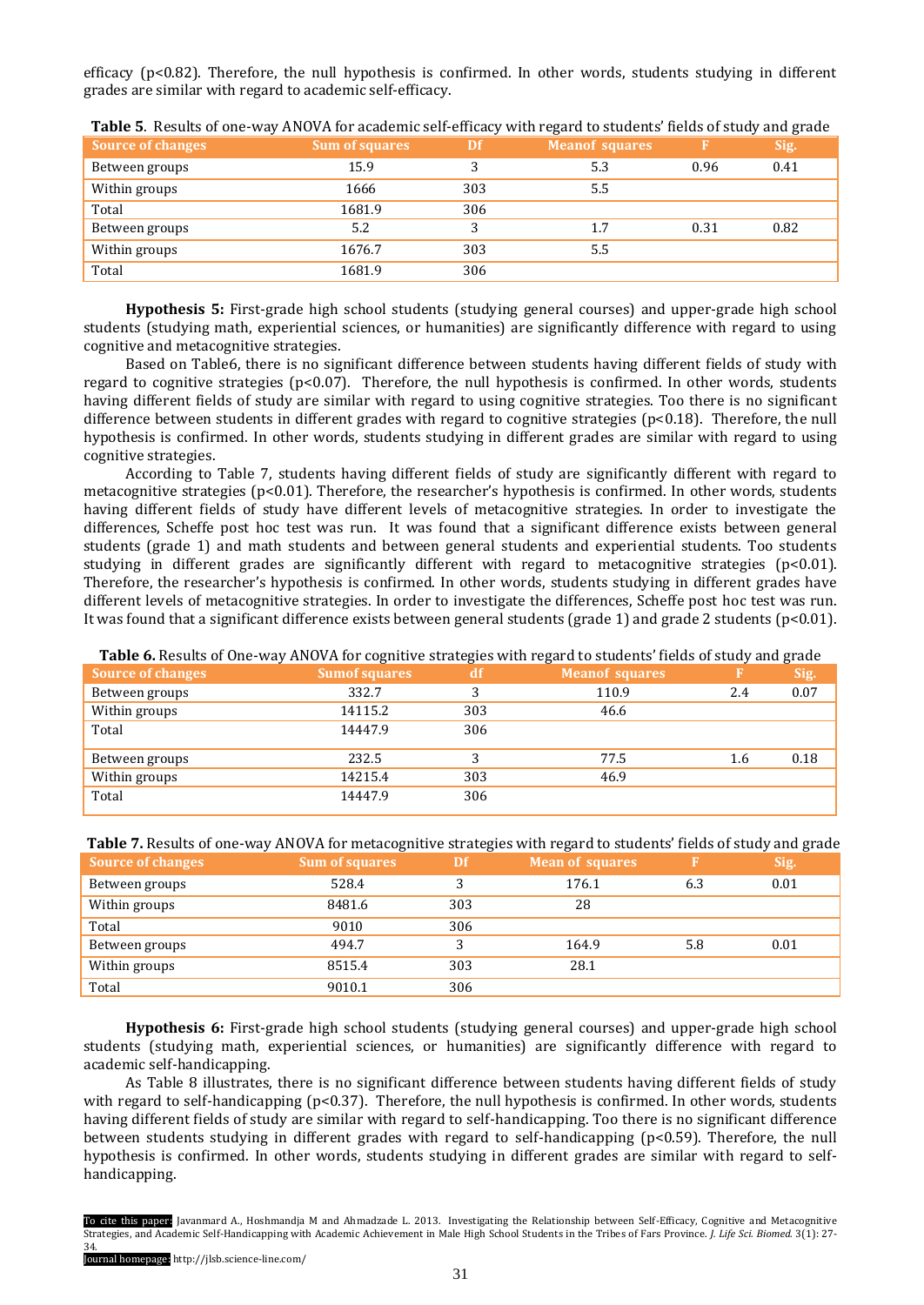**Table 8.** Results of one-way ANOVA for self-handicapping with regard to students' fields of study and grade

| <b>Source of changes</b> | <b>Sum of squares</b> | df  | Mean of squares |      | Sig. |
|--------------------------|-----------------------|-----|-----------------|------|------|
| Between groups           | 644                   | 3   | 214.6           | 1.04 | 0.37 |
| Within groups            | 62334                 | 303 | 205.7           |      |      |
| Total                    | 62978                 | 306 |                 |      |      |
|                          |                       |     |                 |      |      |
| Between groups           | 399                   | 3   | 132.9           | 0.64 | 0.59 |
| Within groups            | 62579                 | 303 | 206.5           |      |      |
| Total                    | 62978                 | 306 |                 |      |      |

#### **DISCUSSION**

Since examining high school students' academic achievement is of prime importance, the present study explored the contribution of self-efficacy, self-handicapping, cognitive strategies, and metacognitive strategies to nomadic students' academic achievement in Fars Province, Iran. As the results of this study revealed, there is a significantly positive relationship between academic success and self-efficacy. In other words, students' academic achievement increases as their self-efficacy beliefs increase. This supports the findings of [Valle et al.](#page-7-0) [12], and [Abedini](#page-7-0) et al. [13]. In a similar vein, [Kadivar \[17\]](#page-7-0) found that there is a significant difference between self-efficacy beliefs and academic success. Similarly, [Aarabian et al.](#page-7-0) [18] concluded that strong self-efficacy has a positive influence on university students' mental health.

Another important finding revealed by this study is that there is a significant relationship between cognitive and metacognitive strategies and academic achievement. To put it differently, the more cognitive and metacognitive strategies students use, the more their academic success is. This finding is in line with those of Morton [31], [Alonso et al.](#page-7-0) [32]. In addition, it has been revealed that metacognition plays a positive role in reading comprehension [33]. Similarly, [Kummin et al.](#page-7-0) [19] reported that there is a significantly positive relationship between metacognitive skills and academic achievement. Moreover, [Parviz et al.](#page-7-0) [20] demonstrated that using cognitive and metacognitive strategies exert a positive influence on academic success. Most of the research projects conducted to investigate the effect of cognitive and metacognitive strategies on learning have found that learners who use strategies appropriate to their learning tasks are more successful in their learning .

This study also demonstrated that there is a significantly negative association between academic achievement and academic self-handicapping. In other words, the more self-handicapping strategies students employ the less academic success they achieve. This supports the findings of, Midgoli et al. [\[10\] and Shokrkon](#page-7-0) [24]. Zackerman asserted that self-handicapping and academic performance affect each other. In other words, weak performance leads to further self-handicapping and vice versa [24]. [Shokrkon et al. \[24\]](#page-7-0) found that there exists a significantly negative relationship between self-handicapping and previous and subsequent academic performance. In a similar vein, [Angeliki et al.](#page-7-0) [23] concluded that self-handicapping is positively related to performance-based goal setting and is negatively correlated with mathematics achievement .

Furthermore, the results of this study showed that academic self-efficacy and self-handicapping are significant predictors of academic achievement, and cognitive and netacognitive strategies are not good predictors of academic success.

In addition, the findings of this study revealed that students studying in different grades are not significantly different with regard to academic self-efficacy, self-handicapping, and cognitive strategies. In other words, students of different grades are rather similar with regard to academic self-efficacy, self-handicapping, and cognitive strategies. Moreover, it was found that students having different fields of study are not significantly different with regard to academic self-efficacy, self-handicapping, and cognitive strategies. To put it differently, students of different fields of study have more or less the same level of academic self-efficacy, self-handicapping, and cognitive strategies.

Another salient finding of this study is that students having different fields of study are significantly different with regard to metacognitive strategies (p<0.01). In other words, students having different fields of study have different levels of metacognitive strategies. In order to investigate the differences, Scheffe posthoc test was run. It was found that a significant difference exists between general students (grade 1) and math students and between general students and experiential students. Furthermore, students studying in different grades are significantly different with regard to metacognitive strategies  $(p<0.01)$ . In other words, students studying in different grades have different levels of metacognitive strategies. In order to investigate the differences, Scheffe post hoc test was run. It was found that a significant difference exists between general students (grade 1) and grade 2 students ( $p<0.01$ ). This finding is in contrast with [Ababaf](#page-7-0) [21] who found that students of math, experiential sciences, and humanities are different with regard to using cognitive strategies, but they are similar in using metacognitive strategies. The researcher holds the view that this contrast may be rooted in the differences between the population of the studies.

Consequently, the educational policy makers, particularly those in charge of the education of the tribes. should make educational plans appropriate to teenagers' cognitive and mental features. This may play an

To cite this paper: Javanmard A., Hoshmandja M and Ahmadzade L. 2013. Investigating the Relationship between Self-Efficacy, Cognitive and Metacognitive Strategies, and Academic Self-Handicapping with Academic Achievement in Male High School Students in the Tribes of Fars Province. *J. Life Sci. Biomed.* 3(1): 27- 34.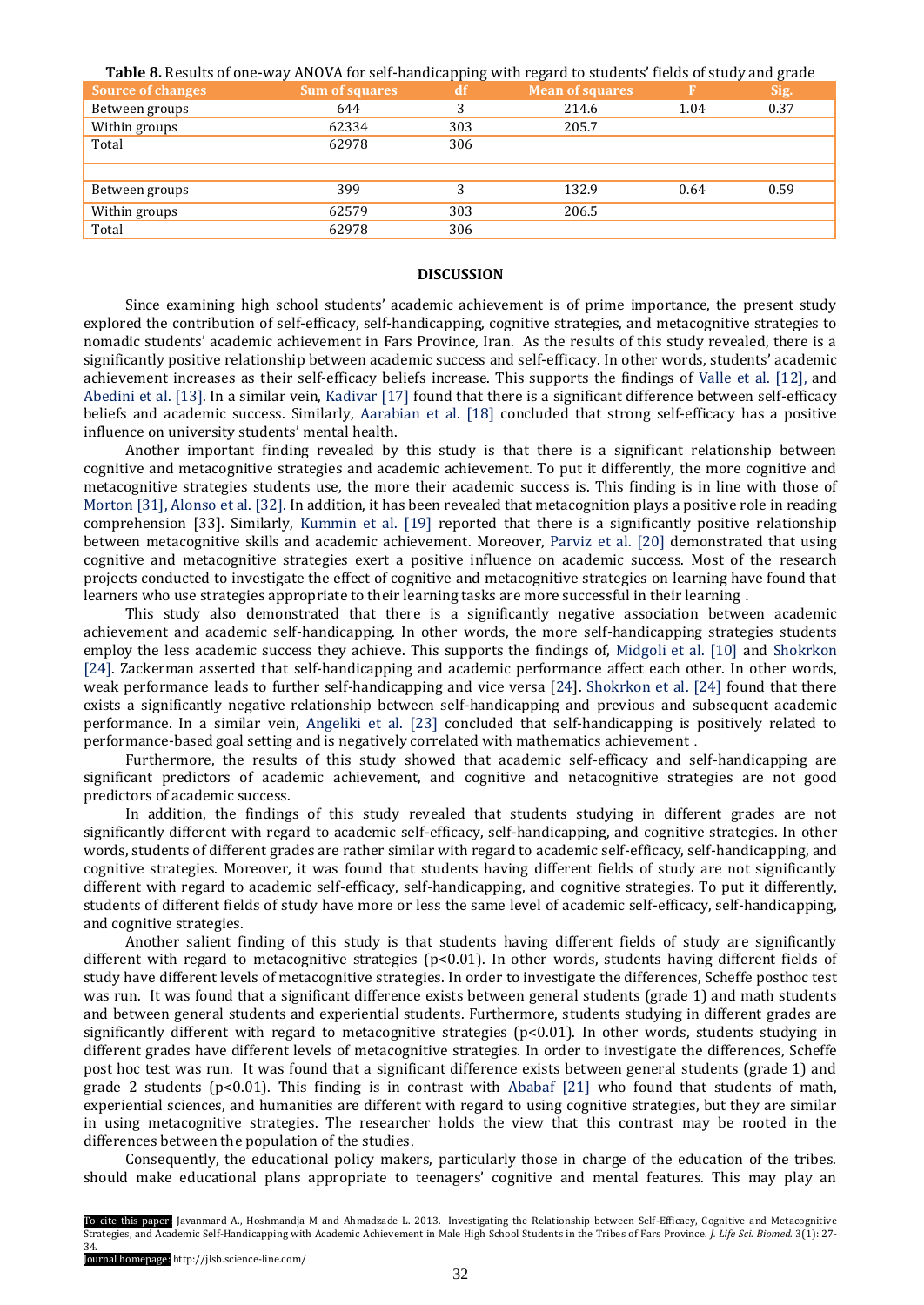important factor in making instructional materials attractive to students, resulting in more academic achievements. Self-efficacy and academic achievement go hand in hand. This can lead students to greater progress because their motivation to pay attention to their teachers and try harder increases, do their homework with more interest, and being successful in society and their parents' satisfaction become more important to them. In order to go faster in this direction, educational policy makers, mangers, instructors, and councilors and parents should attach importance to teaching cognitive and metacognitive strategies. The quality of self-efficacy changes in different developmental stages, hence educational managers should be familiar with the foundations of developmental psychology with regard to self-efficacy and cognitive and metacognitive strategies and the interplay between them and academic achievement. Another important factor involved in academic success is students' use of academic self-handicapping strategies. Based on their motivation, individuals fall into two groups, namely those who have avoiding motivation (avoiding failure) and those who have seeking motivation (seeking success). Most research projects have focused on seeking motivation because researcher, teachers, and parents are inclined to encouraging students to get more involved in school tasks, take academic risks, and make more efforts to carry out their school duties. However, we should not overlook the importance of avoiding motivation. Self-handicapping is a kind of avoiding behavior decreasing individuals' efforts and destroying their academic performance. The primary goals of all avoiding behaviors are laziness and passiveness, hampering students' learning. The findings of this research highlight the importance of students' personality types in addition to their cognitive abilities. It is recommended that parents, educational councilors, and other officials involved in the education of nomadic students to be familiarized with the importance of self-efficacy and other personality variables investigated in this study. It is also suggested that the same issue to be examined in primary and junior students. Finally, future research may focus on psychological, family, emotional, cultural, and institutional factors involved in the education of nomadic students who are deprived but talented.

#### **REFERENCES**

- 1. Bandura, A. 1997. Self-efficacy: The exercise of control. New York: Freeman.
- 2. Basol, G. 2010. Validity and reliability of Turkish form of children's self-efficacy scale in: Catterall, J.S. 1998. Risk and resilience in student transitions to high school. American Journal of Education.106: 302−333.
- 3. Karademas, E. & Kalantzi, A. 2004. The stress process, self-efficacy expectations, and psychological health. Personality and Individual Differences, 37: 1033-1043.
- 4. Schleifer, L.L.F. & Dull, R.B. 2009. Metacognition and Performance in the Accounting Classroom. Issues in Accounting Education, 24, (3): 339-367.
- 5. Shokrpour, N. & Fotovatian, S. 2009. The effects of consciousness rising on metacognitive strategies on EFL students` reading comprehension. ITL International Journal of Applied Linguistics.
- 6. Ally, M. 2008. Foundations Educational Theory for Online Learning INI. Anderson and G. Sanders (EDS); Theory and Practice of Online Learning, Athabasca; Canada: Athabasca University, pp. 1-31.
- 7. Berglas, S., & Jones, E.E. 1978. Drug choice as a self-handicapping strategy in response to no contingent success. Journal of Personality and Social Psychology, 36: 405-41.
- 8. Tim, U. & Carol, M. 2001. Academic Self-Handicapping: What We Know, What More There is to Learn. Educational Psychology Review, 13(2).
- 9. Koparan, S. Ozturk, F., Ozkilic. R. & Senisik, Y. 2009. Anivestijation of social self-efficacy expectations and assertiveness in multi – program high school students. Procedia social and behavioral Sciences 1: 623-629.
- 10. Midgley, C., Maeher, M.L., Hruda, L.Z., Anderman, L., Freeman, K.E, Gheen, M. et al. 2000. Manual for the patterns of adaptive learning scales (pals) ann.arbor, mi: University of Michigan.
- 11. Prapavessis, H. & Grove, J.R. 1998. Self-handicapping and self-esteem. Journal of applied sport Psychology, 10: 175-184.
- 12. Valle, A., Nunez P.J.C., Gonzalez C.R., Gonzalez-Pienda G.J.A., Rodriguez, S., Rosario, P., Munoz Casavid, M.A., & Cerezo, R. 2009. Academic goals and learning quality in higher education students. Spanish Journal of Psychology, 12(1): 96-105.
- 13. Greene, B.A, Miller, R.B, Crowson, H.M, Duke, B.L & Akey, K.L. 2004. Predicting high school Student, cognitive engagement and achievement: contribution of classroom perception and motivation. Contemporary Educational Psychology, 29: 462- 482.
- 14. Abedini, Y., Bagherian, R., & Kadkhodaei, M. 2010. Investigating the relationship among motivational beliefs, cognitive and metacognitive strategies, and academic achievement: Testing alternative models. New Trends in Cognitive Psychology, 12(3): 34-48.
- 15. Lavasani, M., Ezhehei, J., & afshari, M. 2009. The relationship among academic self-efficacy, academic involvement, and academic achievement. Journal of Psychology, 13(3).
- 16. Deireh, E., & Banijamali, S. 2009. Investigating the contribution of motivational factors in using cognitive and metacognitive strategies in the process of learning. Psychological Studies, 5(3).
- 17. Kadivar, p. 2003. The role of self-efficacy beliefs and intelligence in high school students' academic achievement. Journal of Education and Psychology, 1: 45-58.
- 18. Aarabian, A., Khodapanahi, M., Heidari, M., & Saleh Sadooghpoor, B. 2004. Investigating the association among university students 'self-efficacy beliefs, mental health, and academic success. The Journal of Psychology, 8(2): 361-371.
- 19. Kummin, S. & Rahman, S. 2010. The relationship between the use of meta-cognitive strategies and achievement in English. Procedia Social and Behavioral Sciences, 7(C): 145-150.
- 20. Parviz, K., & Sharifi, M. 2011. The relationship between cognitive and metacognitive strategies and academic achievement in urban and rural high school students. Educational Strategies Quarterly, 4(1).

To cite this paper: Javanmard A., Hoshmandja M and Ahmadzade L. 2013. Investigating the Relationship between Self-Efficacy, Cognitive and Metacognitive Strategies, and Academic Self-Handicapping with Academic Achievement in Male High School Students in the Tribes of Fars Province. *J. Life Sci. Biomed.* 3(1): 27- 34.